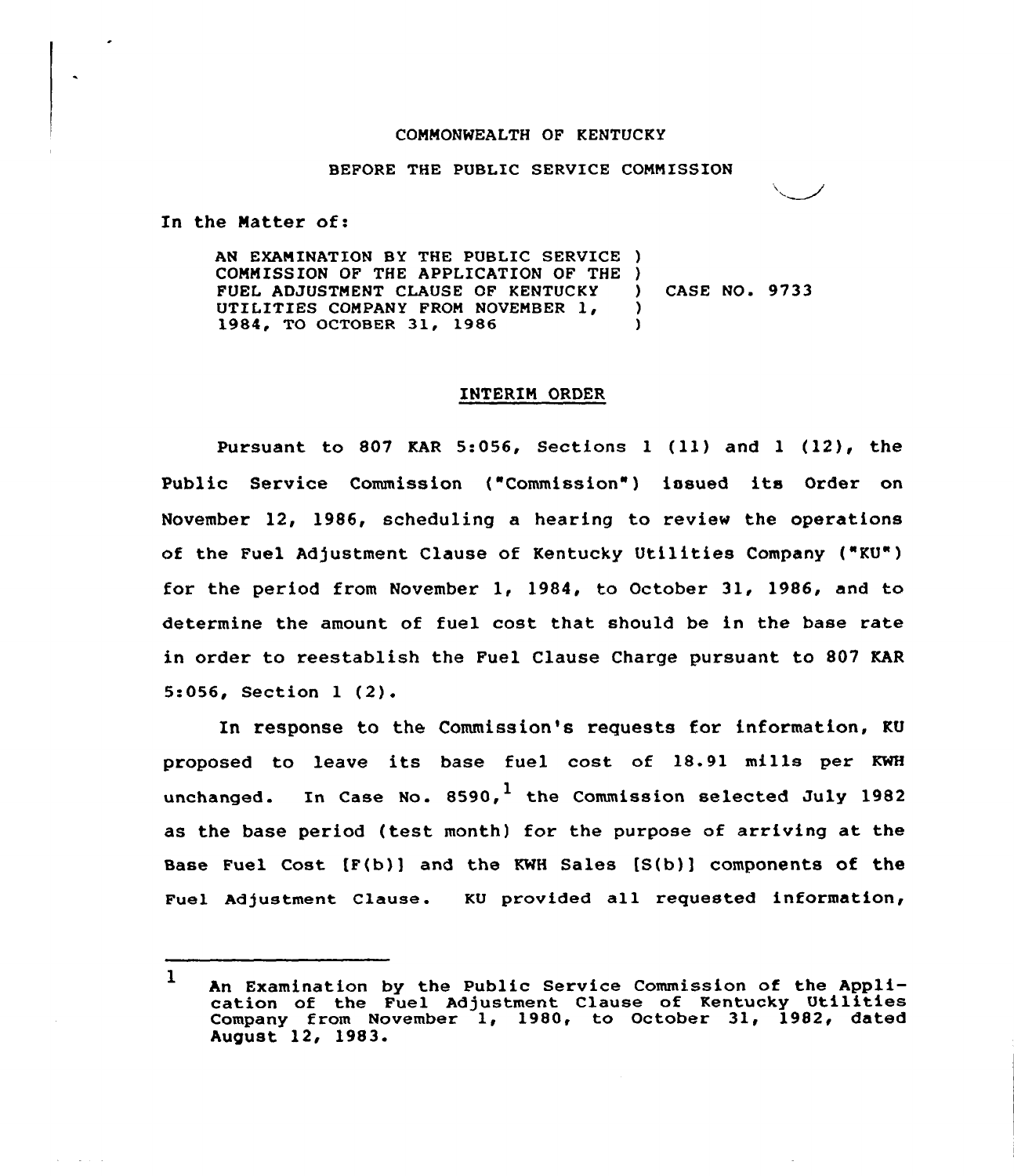and following proper notice, a hearing was held on February 10, 1987.

There were two intervenors in this case, the Utility and Rate Intervention Division of the Attorney General's Office ("AG") and the Kentucky Industrial Utility Customers ("KIUC"). The AG and KIUC did not offer testimony, but on cross-examination did challenge the level of actual fuel cost included in KU's monthly fuel filings.

In establishing the appropriate level of base fuel cost to be included in KU's rates, the Commission must determine whether the proposed base pexiod fuel cost per KWH is representative of the level of fuel cost currently being experienced by KU. The Commission's review cf generation mix, unit outages and unit availability disclosed that July 1982 was a reasonable representative generation month for KU. The Commission's analysis of KU's monthly fuel clause filings shows that the actual fuel cost incurred for the 2-year period ended October 31, 1986, ranged from a low of 16.45 mills pex KWH in April 1986 to a high of 20.82 mills per KWH in Februaxy 1985. The average fuel cost for the 24-month period was 18.90 mills per KWH. The Commission is of the opinion that KU has complied with 807 KAR  $5:056$  regarding the calculation and application of the fuel adjustment clause, and that the base period fuel cost of 18.91 mills per KWH should be approved.

# Transportation of Coal to the E.W. Brown Generating Station

During the 2-year period under review, KU has made a substantial change in its method of coal delivery to the E.W. Brown

 $-2-$ 

 $\Delta \sim 100$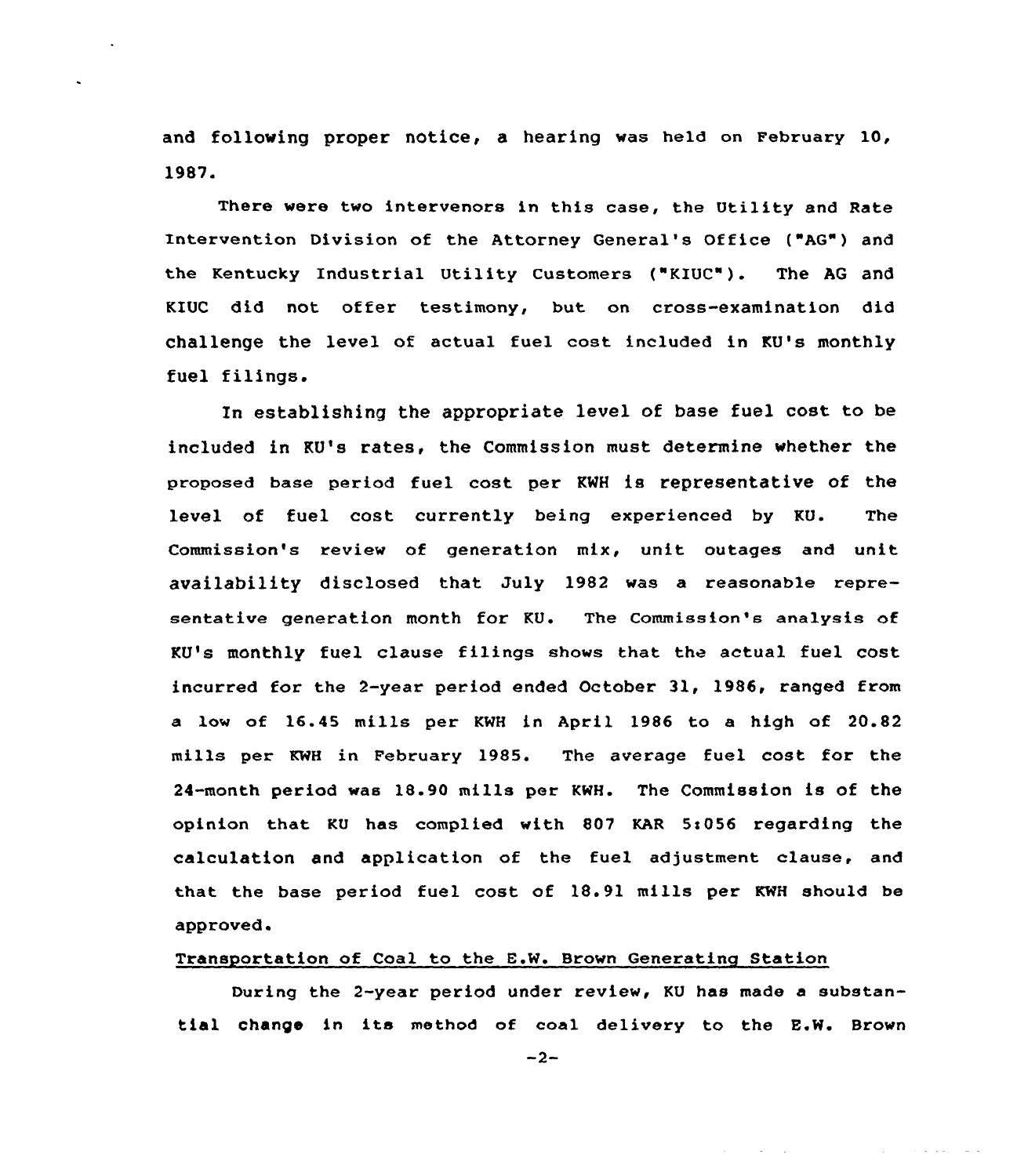Plant, switching from approximately 80 percent delivery by rail at the beginning of the period to over 80 percent delivery by truck at present. James W. Tipton testified at the February 10 hearing, "Our decision is to get the total lowest cost for our customers and not to be held captive by the CSX or the Southern Railroad."<sup>2</sup> The Commission is aware of KU's rationale for using a high percentage of truck delivery, but is concerned about potential safety problems and possible deterioration of the roads leading to the Brown Plant. KU should work closely with its contractors to ensure that coal is being trucked safely to the Brown Plant. In addition, KV should intensify its price negotiations with the railroads for coal deliveries to the Brown Plant and, whenever cost-effective, use rail transportation. KU should report in writing to the Commission every 90 days after the issuance of this Order on any safety problems that are being experienced in trucking coal to the Brown Plant and the status of its negotiations with the railroads.

## Coal Contracts

Notwithstanding KU's current litigation against South East Coal Company, the Commission has initiated its own investigation of KU's Coal Buying Practices in Case No. 9631.<sup>3</sup> Therefore, the Commission is of the opinion that the findings with respect to KU's fuel procurement practices which would ordinarily be made at

<sup>2</sup> Hearing Transcript, February 10, 1987, page 52.

 $\overline{\mathbf{3}}$ An Investigation Into the Fuel Procurement Practices of Kentucky Utilities Company.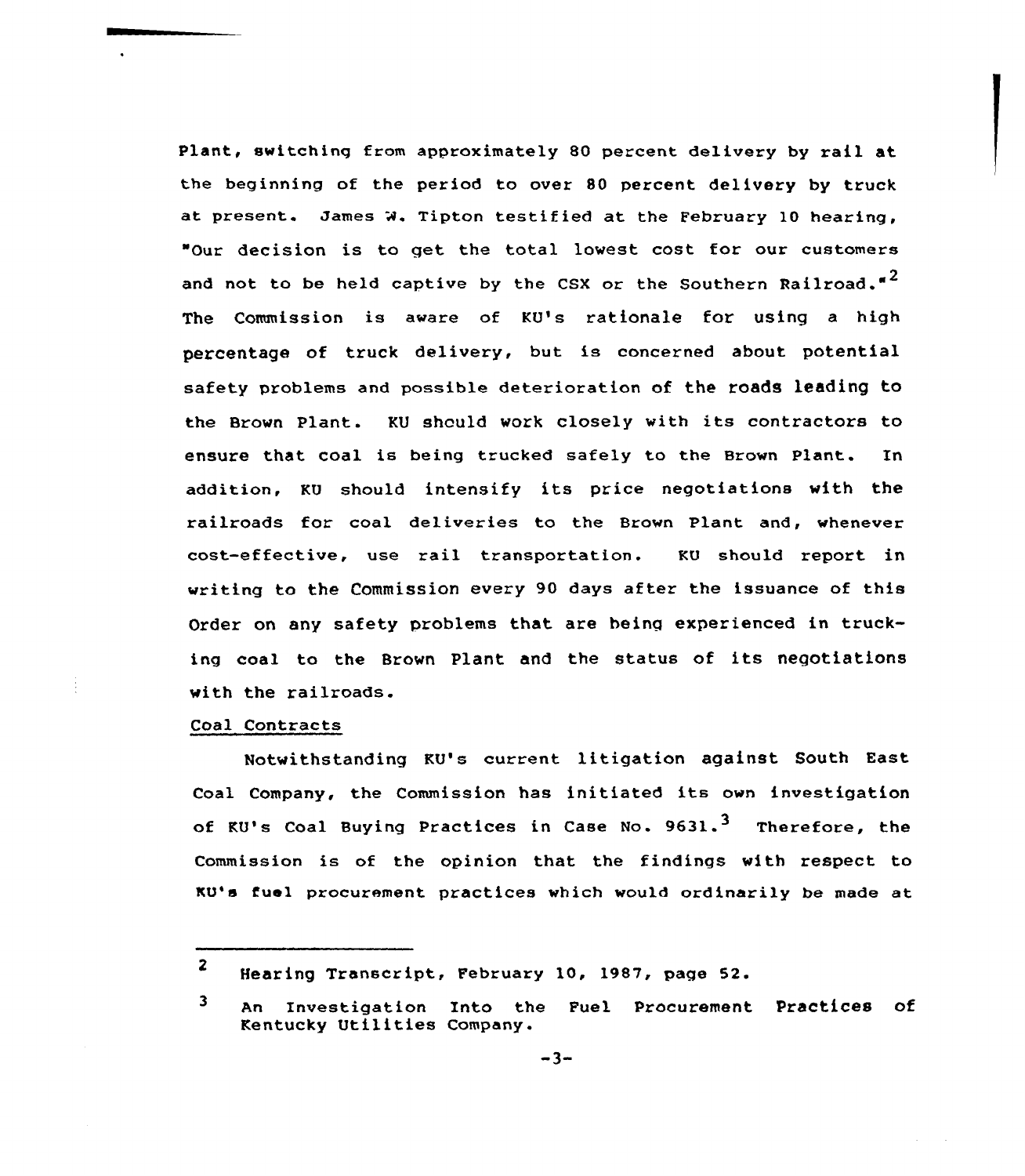this time should continue to be held in abeyance and that this Order should be an Interim Ordez . <sup>A</sup> Final Ordez will be issued upon conclusion of the Commission's review of KV's fuel procurement practices.

 $\ddot{\phantom{a}}$ 

The Commission, having considered the evidence of record and being advised, is of the opinion and finds that:

l. KU has complied with <sup>807</sup> KAR 5:056 regazding the calculation and application of its fuel adjustment clause.

2. No findings are made at this time with respect to the propriety of KV's fuel procurement practices and this matter should be held in abeyance until the Commission has concluded its review.

3. The test month of July 1982 should be used as KU's base period in this proceeding.

4. KU's proposed base period fuel cost of 18.91 mills per KMH should be approved.

5. The base fuel cost of 18.91 mills per KNH is the same base fuel cost currently included in KV's base rates.

6. During the 2-year period under review, KU has changed its coal transportation to the E. W. Brown Plant from predominantly rail to predominantly truck. This has created potential highway safety problems and possible detezioration of the roads leading to the Brown Plant.

7. KV should intensify its negotiations with the railroads to reduce their coal hauling rates.

$$
-4-
$$